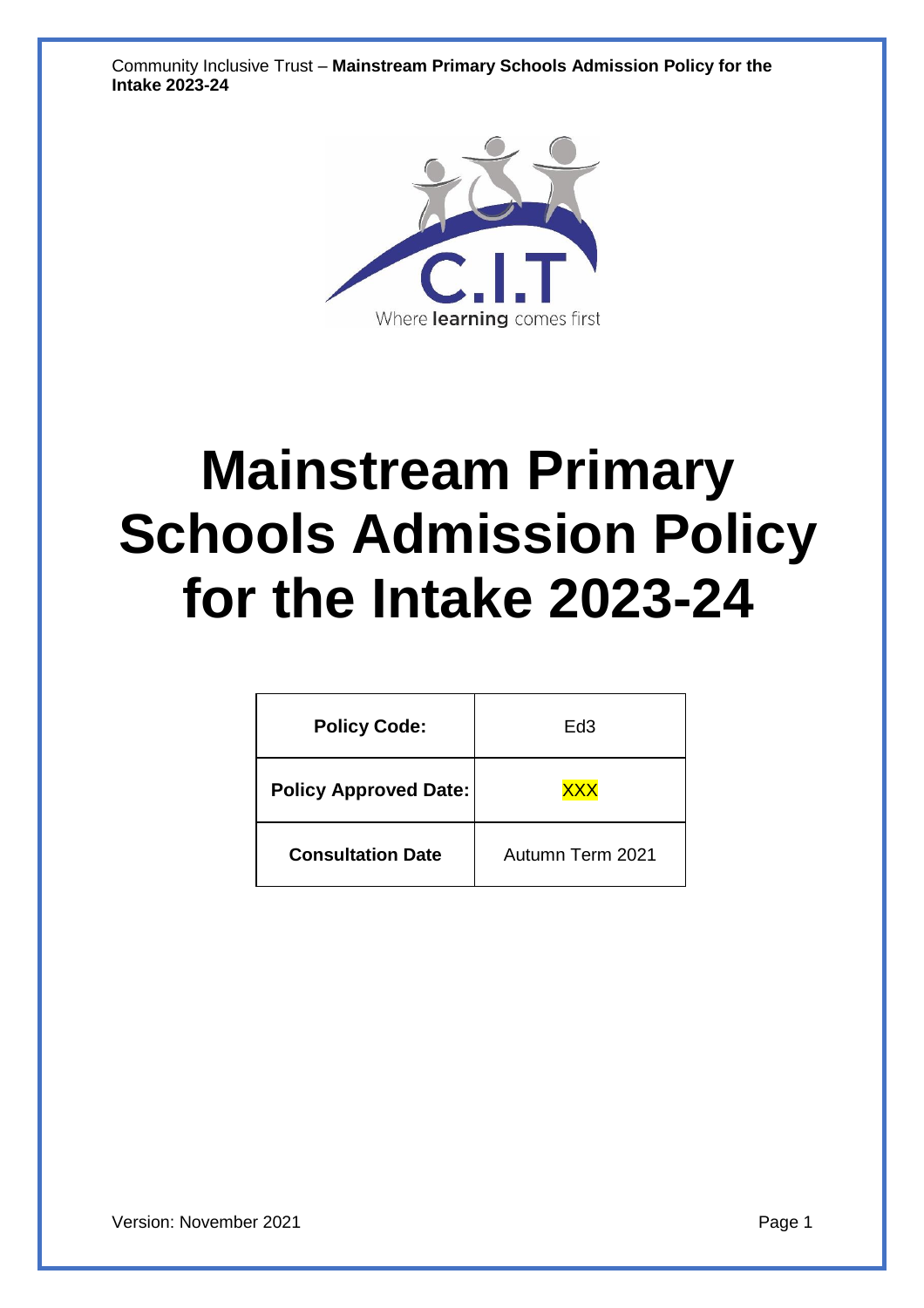Community Inclusive Trust – **Mainstream Primary Schools Admission Policy for the Intake 2023-24**

Version: November 2021 **Page 2**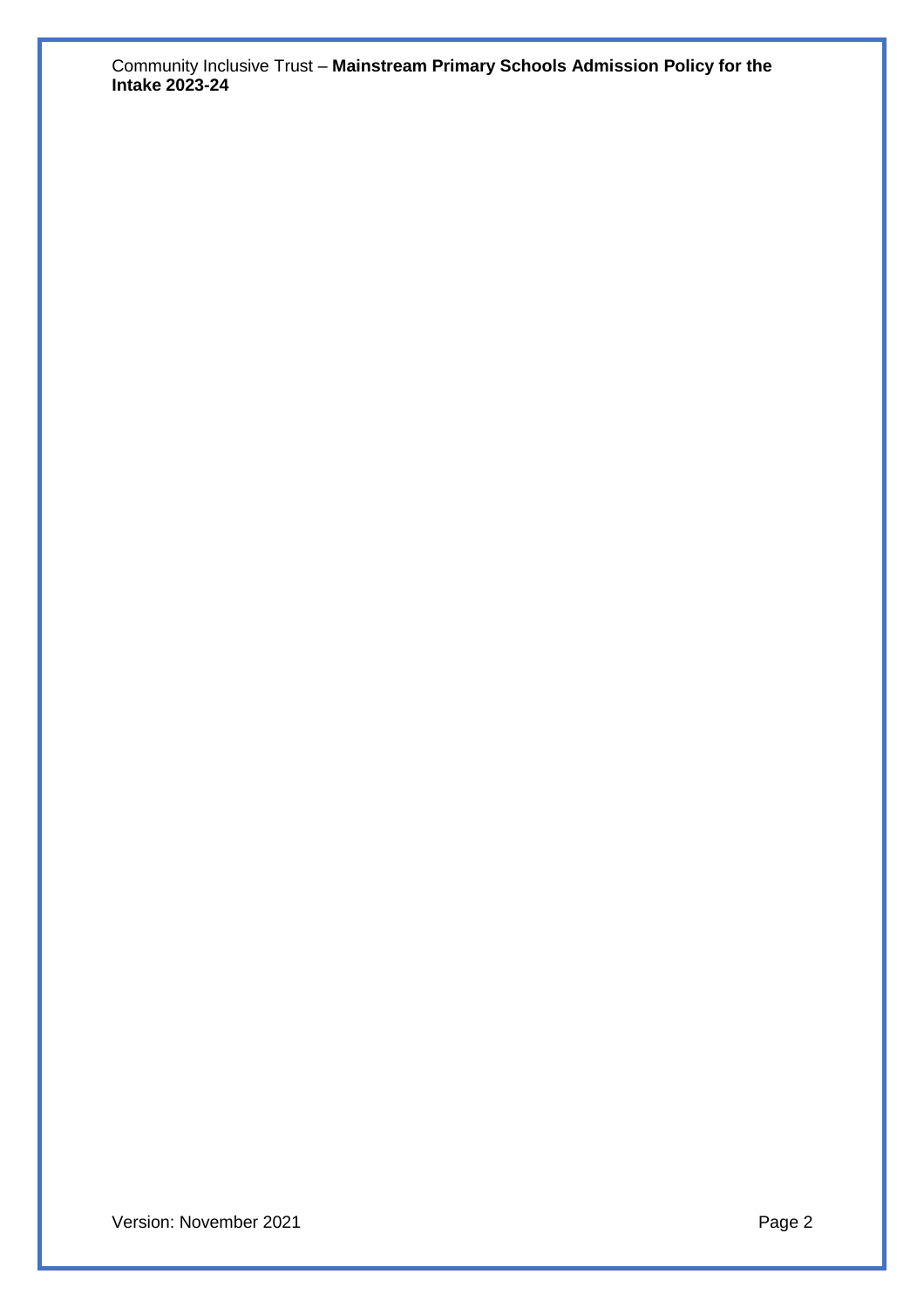**1.** This policy applies to the Mainstream Primary Schools and Mainstream Primary Academies within the Community Inclusive Trust ("CIT"). The CIT Trustees are the admissions authorities for these schools/academies listed below:

| <b>School Name</b>                       | Location                  | <b>Pupil Admission</b> |
|------------------------------------------|---------------------------|------------------------|
|                                          |                           | Number                 |
| The Isaac Newton Primary School          | Grantham                  | 60                     |
| <b>Caythorpe Primary School</b>          | Caythorpe                 | 20                     |
| <b>Chapel St Leonards Primary School</b> | <b>Chapel St Leonards</b> | 30                     |
| Poplar Farm Primary School               | Grantham                  | 60                     |
| St Paul's Community Primary and Nursery  | Spalding                  | 30                     |
| School                                   |                           |                        |
| <b>Linchfield Academy</b>                | Deeping St James          | 60                     |

- 1.1 Arrangements for applications for places in Reception at all CIT schools/academies will be made in accordance with Lincolnshire County Council's co-ordinated admission arrangements.
- 1.2 Parents resident can apply online [www.lincolnshire.gov.uk/schooladmissions,](http://www.lincolnshire.gov.uk/schooladmissions) by telephone or by requesting a paper application form, by telephoning 01522 782 030. Parents resident in other areas must apply through their home Local Authority. Lincolnshire County Council co-ordinated admissions scheme available at [www.lincolnshire.gov.uk/schooladmissions](http://www.lincolnshire.gov.uk/schooladmissions) for these applications and the relevant Local Authority will make the offers of places on our behalf as required by the School Admissions Code (2021). In year admissions are dealt with in accordance with the inyear section below.
- 1.3 In accordance with legislation, the allocation of places for children with an Education, Health and Care Plan naming the school in the plan will take place first (Children and Families Act 2014). Remaining places will be allocated in accordance with this policy.
- 1.4 We will allocate places to parents who make an application before we consider any parent who has not made one.
- 1.5 Attending a nursery or a pre-school does not give any priority within the oversubscription criteria for a place in a school. Parents must make a separate application for the transfer from nursery to a primary or infant school. Parents must also make a separate application for the transfer from infant to junior or primary school.
- 1.6 The oversubscription criteria are listed in the order we apply them. If it is necessary to distinguish between more than one applicant in any criteria, the next criteria will be applied until the tie-breaker is used. Definitions of terms indicated by numbers are given separately below:
	- a) Looked after children and all previously looked after children including those children who appear to have been in state care outside of England and ceased to be in state care as a result of being adopted (1).
	- b) A brother or sister attending the school at the time of application, or who will be attending the school at the expected time of admission (2).
	- c) Those for whom this is their nearest school: measured by straight line distance (3).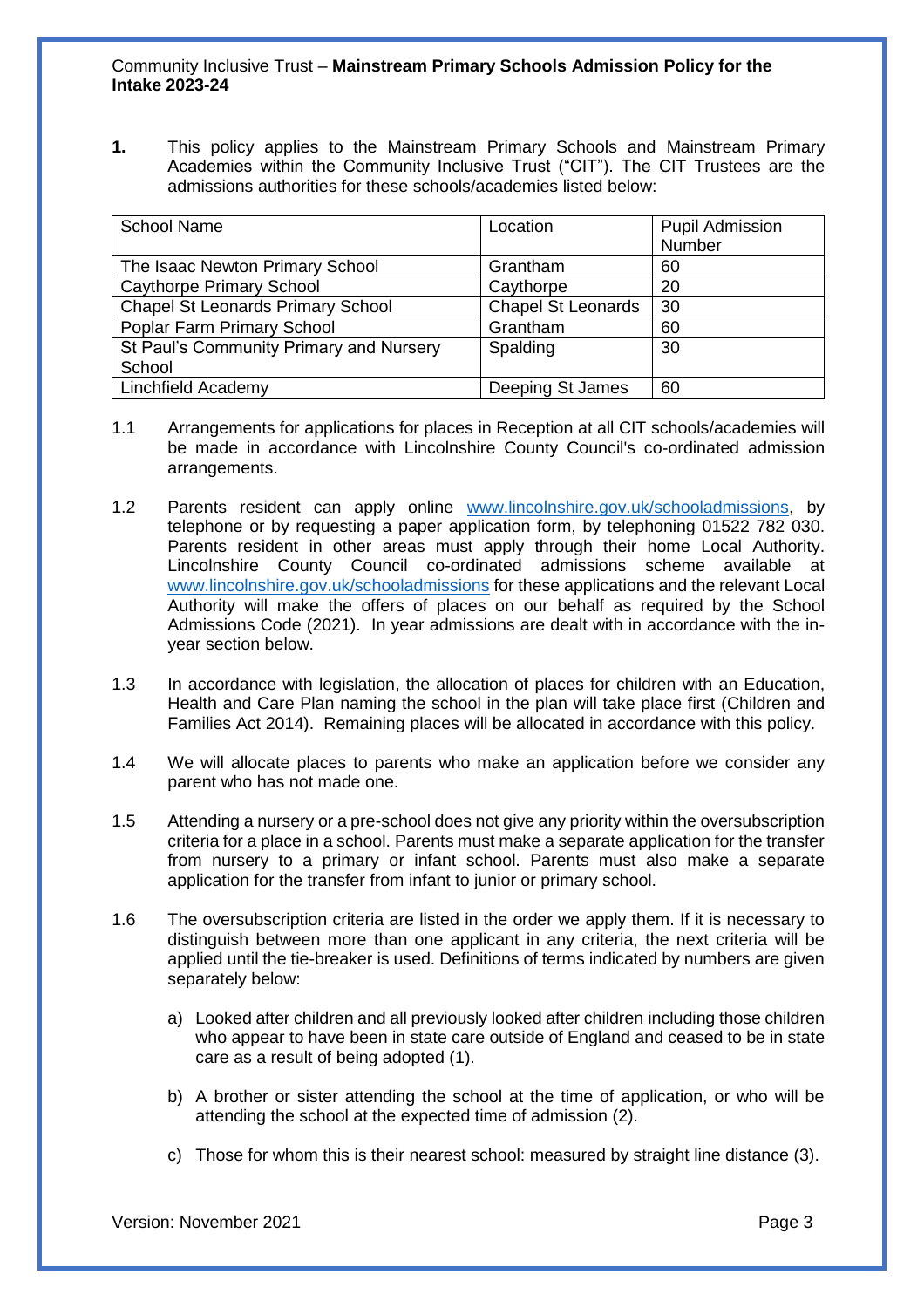d) Increasing order of straight line distance (4).

Tie breaker: If the distance criterion is not sufficient to distinguish between two or more children who are tied for the last place, a lottery will be drawn by an independent person not employed by the school or working in the Children's Service Directorate at the Local Authority and not employed by CIT.

# **(1) Looked After Children and Previously Looked After Children**

A 'looked after child' is a child who is (a) in the care of a Local Authority, or (b) being provided with accommodation by a Local Authority in the exercise of their social services functions (see the definition in Section 22(1) of the Children Act 1989) at the time of making an application to a school.

Previously looked after children are children who were looked after, but ceased to be so because they were adopted (or became subject to a child arrangements order or special guardianship order). This includes children who were adopted under the Adoption Act 1976 (see Section 12 adoption orders) and children who were adopted under the Adoption and Children's Act 2002 (see Section 46 adoption orders). Child arrangements orders are defined in Section 8 of the Children Act 1989, as amended by Section 12 of the Children and Families Act 2014. Child arrangements orders replace residence orders and any residence order in force prior to 22 April 2014 is deemed to be a child arrangements order. Section 14A of the Children Act 1989 defines a 'special guardianship order' as an order appointing one or more individuals to be a child's special guardian (or special guardians).

# **(2) Brother or sister**

A brother or sister attending the school at the time of application, or who will be attending the school at the expected time of admission. In all cases both children must live at the same address. We include in this criterion:

- a brother or sister who shares the same biological parents
- a half-brother, half-sister, step-brother or step-sister
- a legally adopted child, a child legally adopted by a biological or step-parent

# **Twins and other siblings from a multiple birth**

In these cases all the children will be considered together as one application. If twins or multiple birth children are split by operation of the oversubscription criteria, the school/academy will accommodate all children unless this would make the class too large and prejudice the education of the other children. The Government's School Admissions Code makes an exception to the infant class limit in this situation.

## **Brothers and sisters in the same year group**

Where there is only one place available in the school the children will be considered together as one application. The school/academy will admit all the children unless this would make the class too large and prejudice the education of the other children or in cases where infant class regulations prevent this from happening. If this happens, we can only legally offer one place because the Government's School Admissions Code makes no exception to the infant class size limit for siblings in the same year group.

## **(3) Nearest School**

The nearest school is found by measuring the straight-line distance from the child's home address to all state funded mainstream schools/academies admitting children in the relevant year group. Measurements are calculated electronically by the Lincolnshire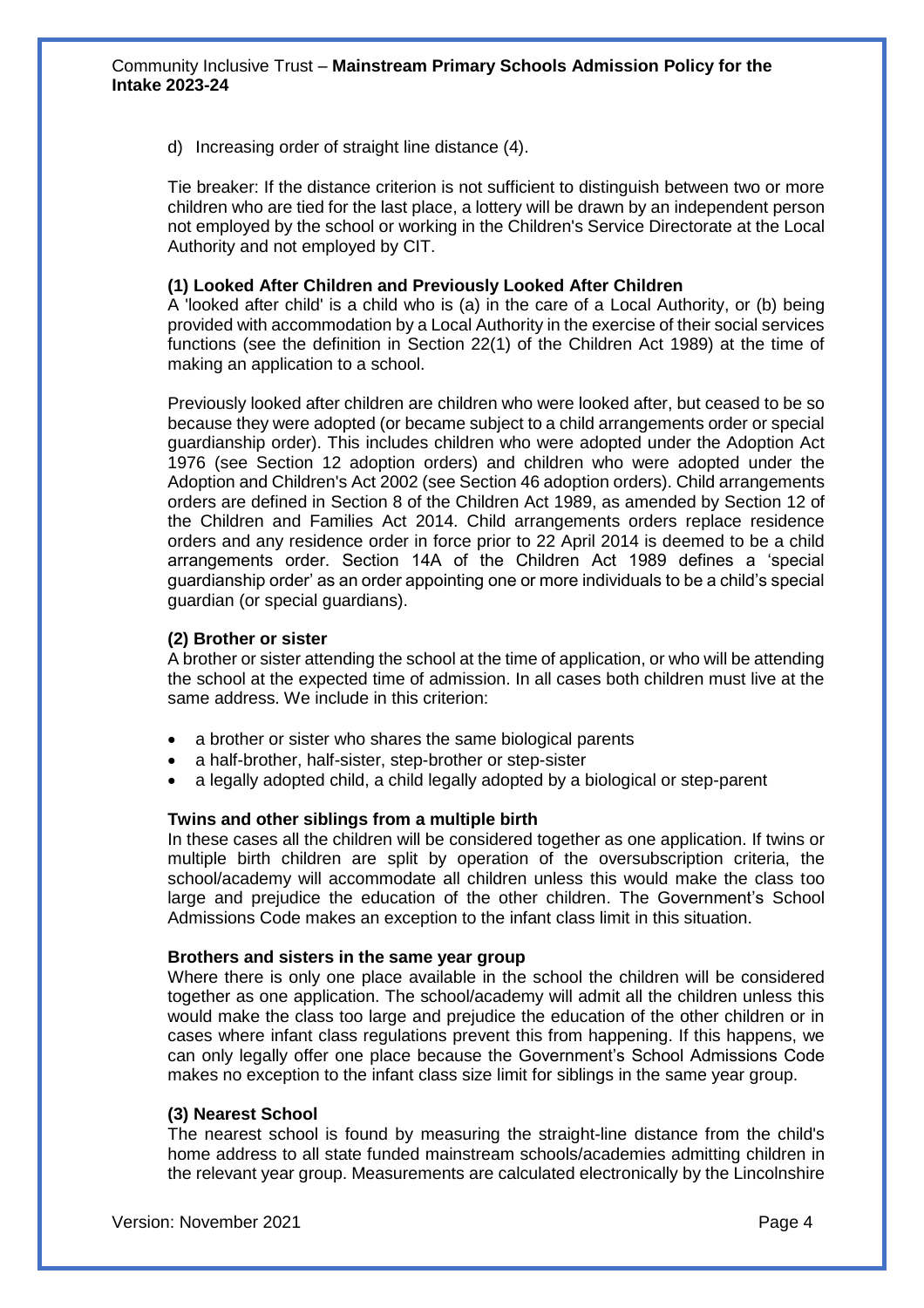County Council school admissions team from the Post Office address point of the home address to the Post Office address point of the school. We measure distance to three decimal places, e.g. 1.256 miles.

## **(4) Distance Measurement**

Straight line distance as calculated electronically to three figures after the decimal point (e.g. 1.543 miles) by Lincolnshire County Council school admissions team from the Post Office address point of the home to the Post Office address point of the school/academy.

We use the distance calculated in this way to apply the final oversubscription criterion.

#### **Home Address**

The home address is considered as the address where the child lives for the majority of term time with a parent (as defined in Section 576 of the Education Act 1996) who has parental responsibility for the child as defined in the Children Act 1989.

Where a child lives normally during the school week with more than one parent at different addresses, the home address accepted for the purposes of school admissions will be the one where the child spends the majority of term time. If a parent can show that their child spends an equal amount of time at two addresses during school term time with a parent, they can choose which address to use on the application.

If a parent has more than one home, we will accept the address where the parent and child normally live for the majority of the school term time as the home address.

We do not take into an account an intention to move when considering a home address unless this is for members of the UK Armed Forces or a returning Crown Servant as outlined in the relevant section below.

## **2. Reserve List**

- 2.1 For admission into the Intake Year the CIT Trustees will operate a reserve list. In the normal admissions round if we refuse a place at our school your child is automatically placed on the reserve list, unless you have been offered a higher preference school. This list is kept in the order of the oversubscription criteria, as required by the School Admissions Code. Children can move up and down the list depending on where the other children are ranked against the oversubscription criteria. The Trustees do not take account of the time you have been on the list when allocating places.
- 2.2 For the Intake Year the list is held by the Local Authority school admissions team until the end of August each year. After this, the school/academy keeps this list until December 31st. This list is then abolished and parents wishing to remain on this list must contact the school for more information.
- 2.3 Parents making in-year applications for a child who is not offered a school place may request that their child's details are put onto an in-year reserve list, which is maintained by the school/academy. The child's details will remain on this list to the end of the academic year, at which point the parents will be contacted to ascertain whether they wish to remain on the list beyond that point.

## **3. Appeals**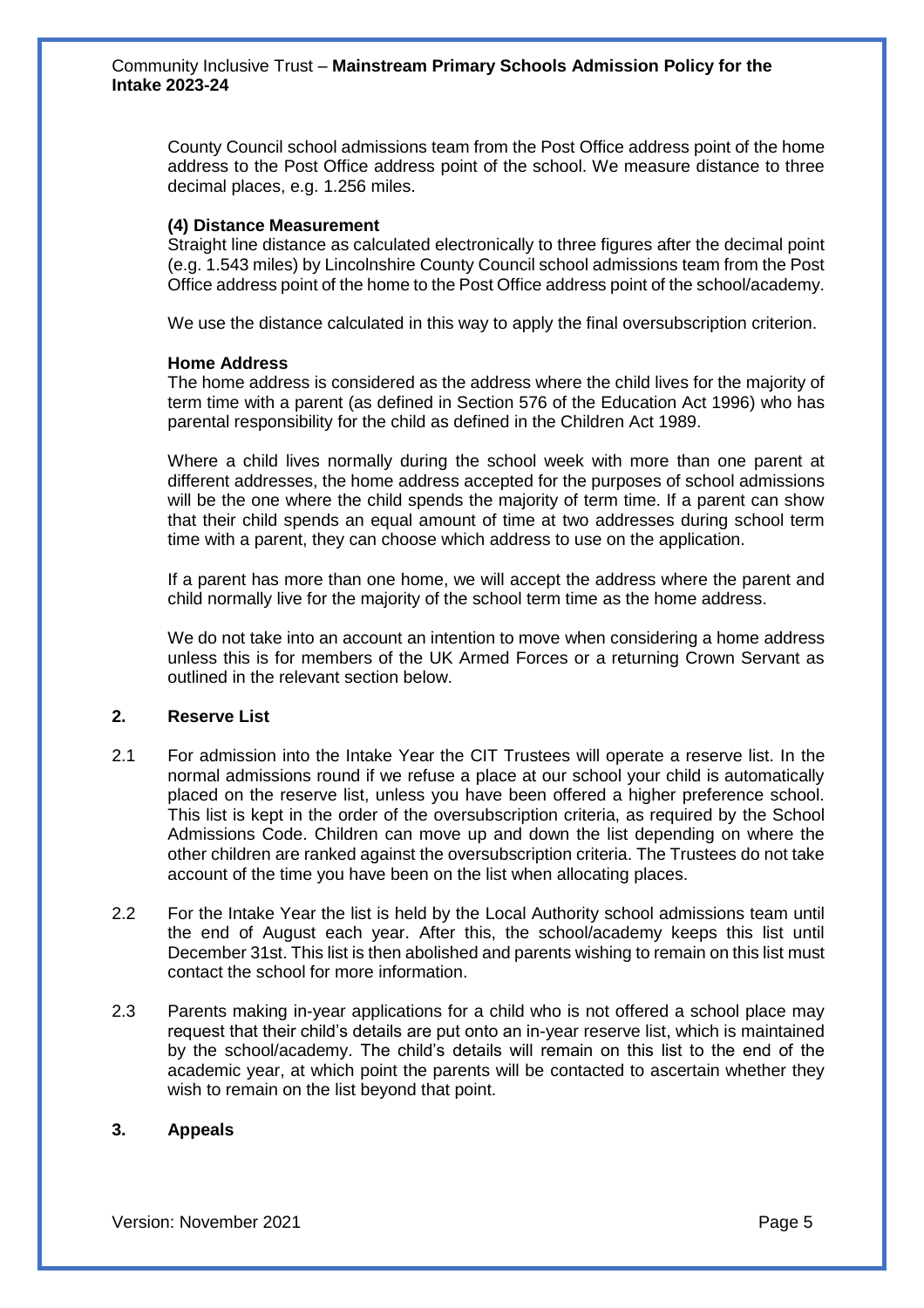3.1 The procedures for appeals relating to admissions will be in accordance with all relevant legislation. In all cases where a place is refused at a school the applicant will be informed of their right of appeal to an independent panel. The decision of the independent panel is binding on all parties. Details of how to appeal a decision to refuse admission will be communicated to the applicant at the time of the refusal and will also be available on the Lincolnshire County Council website.

# **4. In-year Admissions**

4.1 Parents can apply through the parent portal online at [www.lincolnshire.gov.uk/schooladmissions](http://www.lincolnshire.gov.uk/schooladmissions) or call 01522 782030 and request a paper application form. If there are more applications than places for a particular year group, the oversubscription criteria as detailed above will be used to distinguish how the places will be allocated. In all cases where a place is refused at the school/academy, the applicant will be informed of their right of appeal to an independent panel.

# **5. Fair Access**

5.1 Local Authorities are required to have Fair Access Protocols in order to make sure that unplaced children who live in the home Local Authority, especially the most vulnerable, are offered a place at a suitable school as quickly as possible. This includes admitting children above the published admissions number to schools that are already full. Students allocated under Fair Access Protocols will take precedence over those on a reserve list or awaiting appeal. All CIT Trust schools/academies will participate in the Fair Access Protocol of Lincolnshire County Council's.

## **6. Children of UK Service Personnel (UK Armed Forces)**

- 6.1 In order to meet the Government's military covenant aimed at helping UK service personnel and Crown Servants returning from abroad, we have adopted the following arrangements.
- 6.2 For families of service personnel with a confirmed posting to the area or Crown servants returning to live in the area from overseas, the Governors will:
	- Process an application in advance of the family arriving in the area, provided the application is accompanied by an official letter that declares a relocation date and a Unit postal address, intended address or quartering area address. This address will be used when considering the application against the school's oversubscription criteria.
	- Accept a Unit postal address or quartering area address for admissions purposes for a service child where the parent requests this.
	- The Governors will not refuse a service child a place solely because the family does not have an intended address or does not yet live in the area.
- 6.3 For late co‐ordinated applications and mid-year applications supported by the appropriate military documentation we will aim to remove any disadvantage to UK service personnel (UK Armed Forces).
- 6.4 The school's Governors will consider whether:
	- An application from that address would normally succeed in an oversubscribed year;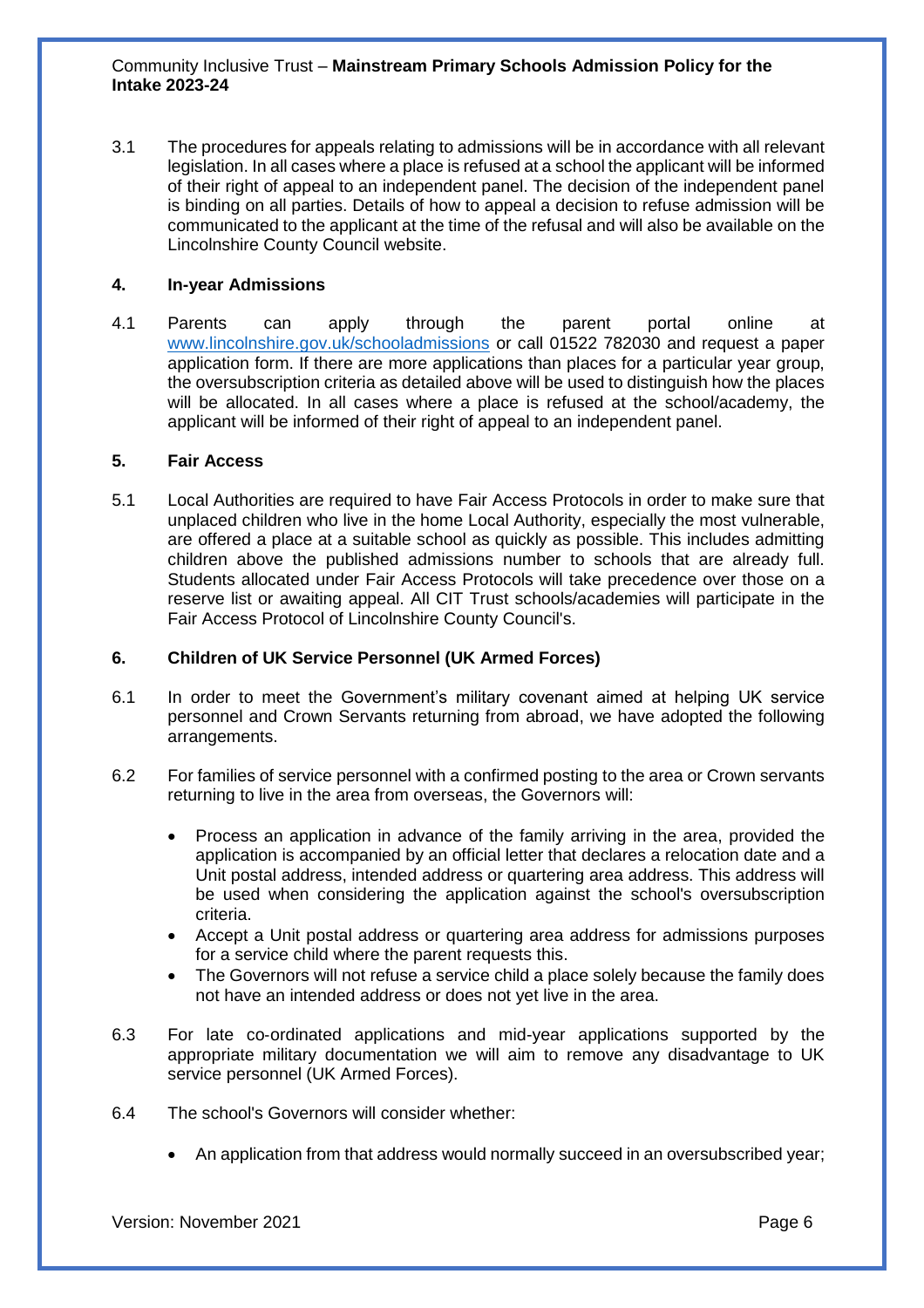- There is any child on the reserve list with higher priority under the oversubscription criteria. This is because we must only allocate places based on the criteria and must not admit a Services child ahead of another child with higher priority under the criteria;
- The prejudice from admitting an extra child would be excessive.
- 6.5 The Governors have discretion to admit above the admission number in these circumstances if they wish, but are not obliged to do so. If a place is refused, you will be informed of your right of appeal.
- 6.6 We will need the notice of posting or official Government letter and posting address before we can consider an application under these arrangements. We allocate a school as soon as possible by applying the policies and practices that we normally follow.

## **7. Fraudulent or Misleading Applications**

- 7.1 As an admission authority we have the right to investigate any concerns we may have about your application and to withdraw the offer of a place if we consider there is evidence that you have made a fraudulent claim or provided misleading information, for example a false address was given which denied a place to a child with a stronger claim.
- 7.2 We reserve the right to check any address and other information provided so we can apply the oversubscription criteria accurately and fairly.
- 7.3 If a place is withdrawn, the application will be considered afresh and you will be advised of your right of appeal if a place is refused.

## **8. Admission of Children below Compulsory School Age**

- 8.1 All CIT Trust schools/academies provide for the admission of all children in the September following their fourth birthday.
- 8.2 Where a child has been offered a place at a CIT Trust school/academy:
	- That child is entitled to a full-time place in the September following their fourth birthday;
	- The child's parents can defer the date their child is admitted to the school until later in the school year, but not beyond the point at which they reach compulsory school age and not beyond the beginning of the final term of the school year for which it was made, whichever is the sooner;
	- Where the parents wish, children may attend part-time until later in the school year, but not beyond the point at which they reach compulsory school age;
	- Parents interested in deferring admission or arranging part-time attendance must contact the school to discuss this;
	- Parents of summer born children deferring admission until the child starts Year 1 risk losing the offered school place.

## **9. Admission of Children outside their Normal Age Group**

9.1 Parents may seek a place for their child outside their normal age group, for example if the child is gifted and talented, or has experienced problems such as ill health. In addition, the parents of a summer born child may choose not to send that child to school until the September following their fifth birthday and may request that they are admitted